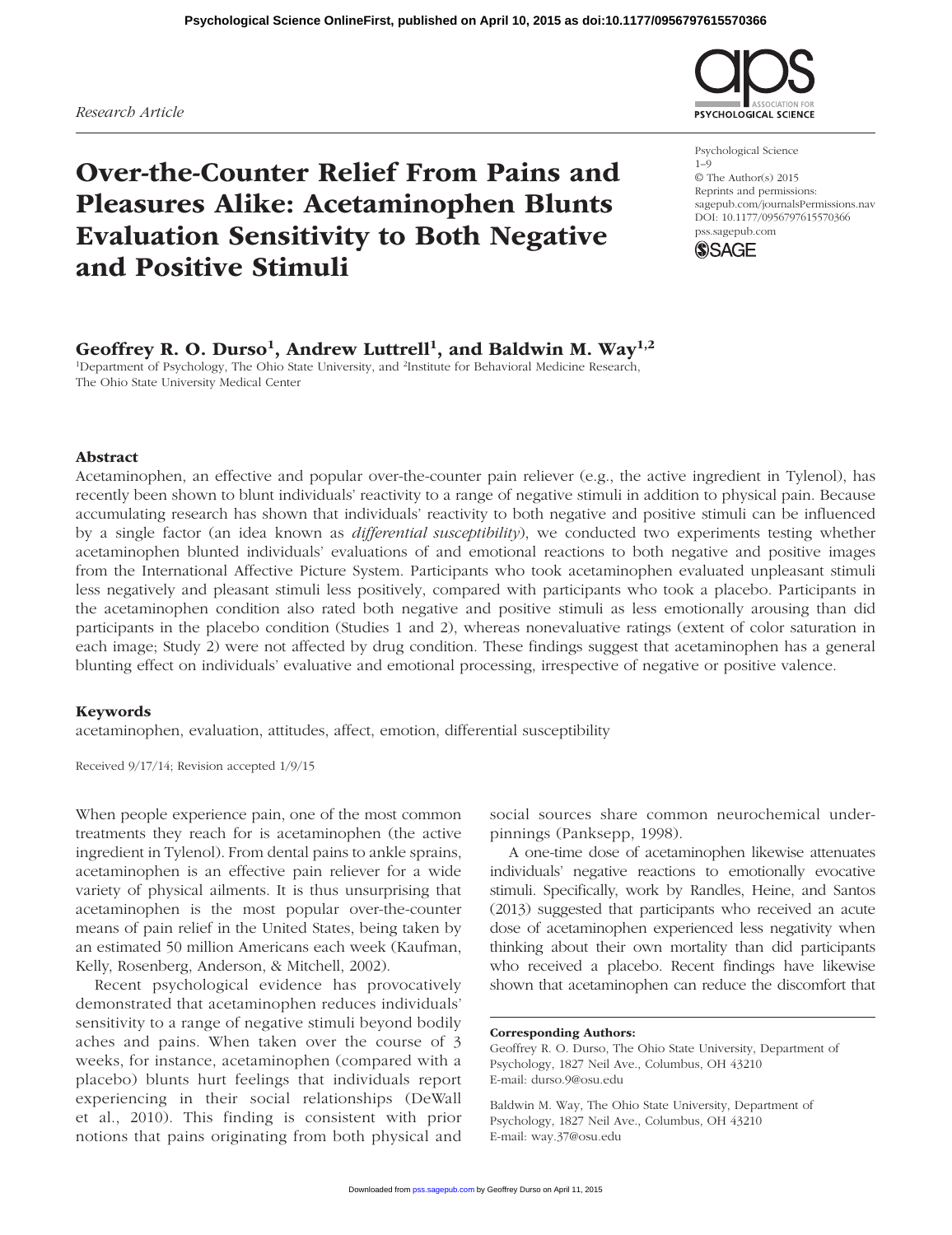people experience when making difficult decisions (DeWall, Chester, & White, 2015).

# Acetaminophen: Psychological Mechanisms of Action

These intriguing findings raise a pertinent question: How can a pain reliever have an ameliorating effect on such a wide range of negative experiences, painful or otherwise? Though which specific neurochemical pathways are affected by acetaminophen is not entirely clear (Anderson, 2008; Pini, Sandrini, & Vitale, 1996; Smith, 2009), accumulating evidence indicates that the brain is a critical site (Graham, Davies, Day, Mohamudally, & Scott, 2013). Therefore, one potential mechanism explaining these effects is that acetaminophen alters one or more psychological processes, which in turn affects the magnitude of individuals' evaluations of any negative stimulus. In this sense, the process of evaluation—that is, associating a stimulus with some degree of negativity, positivity, or both (Cacioppo & Berntson, 1994)—may be affected by the neurochemical effects of acetaminophen in the brain.

Indeed, a wide variety of existing theories and empirical research suggest that if acetaminophen attenuates negative evaluations, it may likewise blunt positive evaluations. For instance, individuals scoring lower in emotional expressivity (Gross & John, 1997, 1998), affect intensity (Larsen, 2009), or their need for affect (Maio & Esses, 2001) will react less extremely to both negative and positive experiences (e.g., Britt, Millard, Sundareswaran, & Moore, 2009; Schimmack & Diener, 1997; Suh, Diener, & Fujita, 1996). These findings are broadly consistent with data from neuroscience showing that negative and positive reactions are each associated with shared brain networks that are critical for evaluative and emotional processing (Berntson et al., 2011; Craig, 2009; Lindquist & Barrett, 2012). For example, Berntson and colleagues (2011) examined how insula damage (relative to damage to the amygdala or control regions) affected individuals' evaluations of negative and positive images from the International Affective Picture System (IAPS; Lang, Bradley, & Cuthbert, 2008). Results indicated that insula damage led to reduced negative evaluations of unpleasant stimuli and reduced positive evaluations of pleasant stimuli. This reduction in the extremity of both negative and positive evaluations following insula damage is intriguing in light of evidence indicating that acetaminophen attenuates activity in the insula and other brain regions (DeWall et al., 2010).

We propose that an idea originally arising from developmental psychology—specifically, the theory of differential susceptibility (Belsky & Pluess, 2009)—provides a parsimonious theoretical framework for understanding these diverse but consistent observations of individuals'

evaluative sensitivity to both negative and positive stimuli. The theory of differential susceptibility predicts that the same individuals who are more likely to struggle in negative, stressful environments might also be more likely to thrive in positive, nurturing environments (see Belsky, Bakermans-Kranenburg, & van IJzendoorn, 2007). It therefore follows that individuals who are less sensitive to negative experiences are likewise less responsive to positive experiences. As a result—and consistent with individual differences in emotional expressivity, affect intensity, and need for affect—past research that has examined psychological processes that lead people to be more or less sensitive to negative information may in fact be describing factors that cause individuals to be differentially sensitive to both negative and positive influences.

These observations suggest that the previously observed blunting effects of acetaminophen on various negative evaluations may represent only half the story. Specifically, acetaminophen may be exerting a broader attenuating effect on individuals' evaluative and emotional processing of stimuli presented in their environment, be they painful or pleasant in nature. Therefore, we propose that this drug may more generally blunt the extremity of all evaluations, especially toward increasingly emotionally evocative stimuli. That is, contrary to existing assumptions, acetaminophen may actually reduce positive reactions as well as negative ones.

# Overview of the Present Research

On the basis of existing theories and evidence of broader evaluative and emotional sensitivity, we predicted that people taking acetaminophen would experience blunted negative reactions to unpleasant stimuli and blunted positive reactions to pleasant stimuli, compared with people taking a placebo. Our first study was designed as an initial test of this hypothesis and was modeled on the aforementioned study of patients with insula lesions (Berntson et al., 2011). A second, essentially identical study was conducted not only to replicate these findings, but also to test whether the effects of acetaminophen were unique to evaluative judgments or whether acetaminophen might affect any and all judgments of relative magnitude (e.g., the degree of color saturation). In accord with recently recommended approaches to presenting the results of multiple studies through combined analyses (Eich, 2014), we collapsed the results of the two studies and submitted participants' evaluations, self-reports of emotional arousal (Studies 1 and 2), and judgments about color saturation (Study 2) to the same between-within-participants mixed-model analyses.

# Method

Eighty-two participants in Study 1 and 85 participants in Study 2 were recruited to participate in an experiment on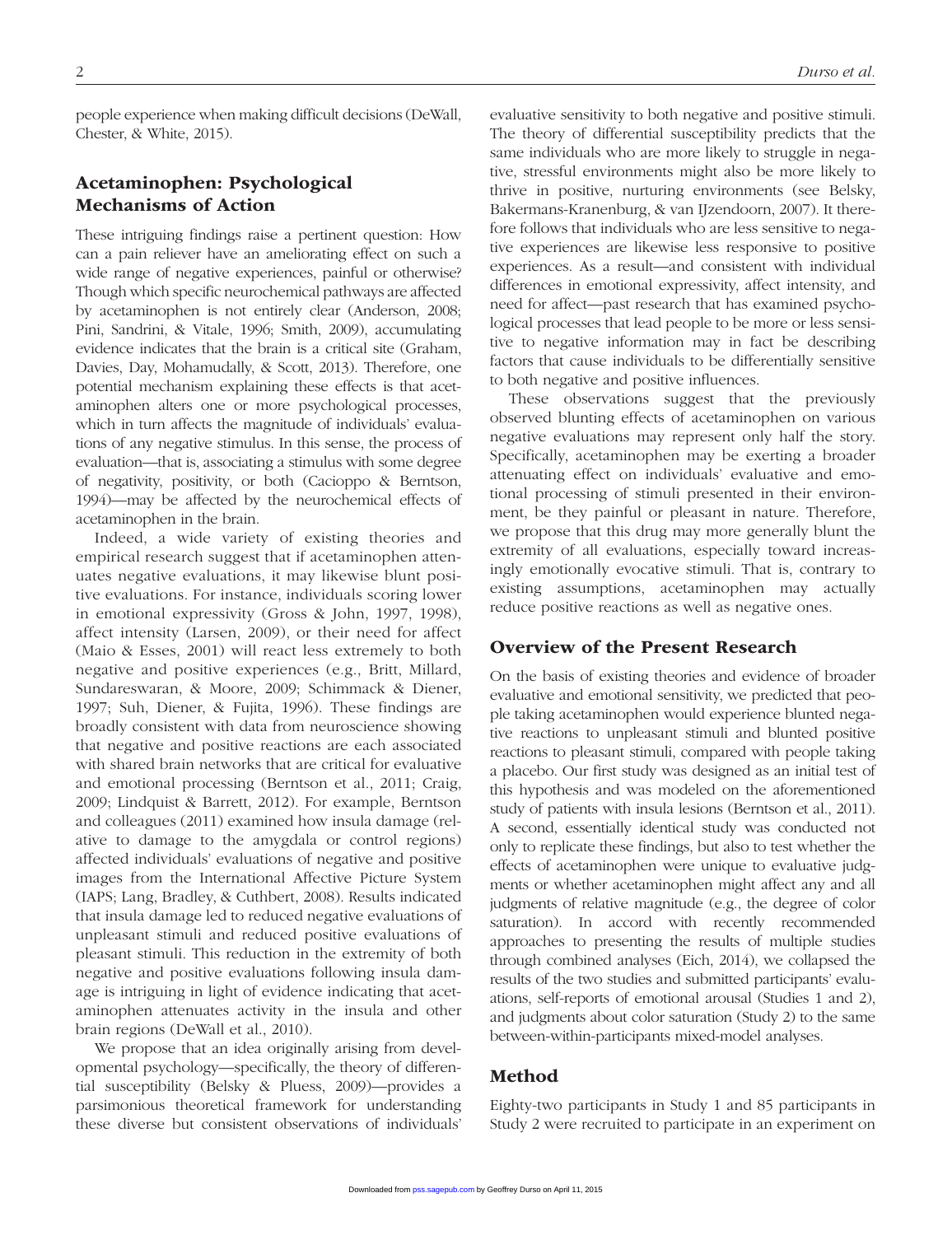"Tylenol and social cognition" in exchange for course credit. Our stopping rule of at least 80 participants per study was based on previously published research on acetaminophen (DeWall et al., 2010; Randles et al., 2013), in which 30 to 50 participants were recruited per condition (i.e., acetaminophen vs. a placebo). All procedures were identical across the two studies except where noted. The analyses reported here for the combined studies are reported for each study separately in the Supplemental Material available online.

## *Stimuli*

Forty pictures from the IAPS were used as stimuli. These pictures were selected a priori from five categories based on normative evaluations (Berntson et al., 2011; Lang et al., 2008). These consisted of 10 extremely unpleasant stimuli (IAPS IDs: 2205, 2683, 2730, 2800, 3301, 3530, 6350, 9040, 9300, 9571), 5 moderately unpleasant stimuli (IAPS IDs: 1270, 2590, 2694, 5971, 9001), 10 neutral stimuli (IAPS IDs: 1670, 2372, 2570, 5395, 5520, 7000, 7041, 7175, 7186, 7224), 5 moderately pleasant stimuli (IAPS IDs: 1450, 1602, 2510, 2791, 5711), and 10 extremely pleasant stimuli (IAPS IDs: 2040, 2091, 4626, 4660, 5470, 7502, 8185, 8190, 8200, 8501). These stimuli depict a variety of social and nonsocial contexts and experiences.

## *Procedure*

Participants were randomly assigned to take either an acute dose of 1,000 mg of acetaminophen or a placebo, both in a liquid vehicle. Experimenters and participants were unaware of participants' assignment to condition. After a 60-min waiting period to allow acetaminophen to enter the brain (Anderson, 2008; Singla et al., 2012; Smith, 2009), participants completed all relevant measures on computers within individual cubicles.

First, the 40 pictures from the IAPS were presented in a random order, and participants evaluated each stimulus by responding to the question, "To what extent is this picture positive or negative?" using an 11-point scale from −5 (*extremely negative*) to 5 (*extremely positive*). Then, participants saw all 40 images once more in a different random order and rated their level of emotional arousal by responding to the question, "To what extent does this picture make you feel an emotional reaction?" using an 11-point scale from 0 (*I feel little to no emotion*) to 10 (*I feel an extreme amount of emotion*; Berntson et al., 2011). For both measures, each stimulus was present on screen until participants responded. Eight participants in Study 1 (3 in the acetaminophen condition, 5 in the placebo condition) and 6 participants in Study 2 (2 in the acetaminophen condition, 4 in the placebo condition) responded to at least one of the measures in less

than 500 ms and were therefore excluded from analyses, as they appeared not to be taking the study seriously.

In Study 2, after evaluating and indicating their emotional arousal toward each stimulus, participants saw all images one last time, in a different randomized order. During this phase, participants were asked to respond to the question, "To what extent is the color blue represented in this picture?" using an 11-point scale from 0 (*The picture has zero blue color*) to 10 (*This picture is 100% the color blue*). This measure was designed to be structurally similar to the other measures while having participants focus on a dimension of judgment that would be minimally influenced by evaluative aspects, in order to test whether acetaminophen affects evaluations specifically or whether it blunts any and all judgments of magnitude.

From participants' responses, we computed three measures of evaluation and emotional arousal. First, participants' evaluation extremity (distance from the scale midpoint of 0; Abelson, 1995) and emotional arousal toward all 40 stimuli were averaged to create a global score for each measure. Second, participants' evaluation extremity and emotional arousal toward neutral, moderate (both positive and negative), and extreme (both positive and negative) stimuli were computed in order to analyze how stimulus extremity, regardless of its negative or positive normative rating, might be affected as a function of treatment. Finally, participants' raw evaluations and emotional arousal toward the stimuli were averaged within each of the five normative stimulus categories (extremely unpleasant, moderately unpleasant, neutral, moderately pleasant, extremely pleasant) to analyze how these measures might be affected by treatment in varying directions.

## **Results**

At the end of Study 1, participants indicated whether they thought they took acetaminophen or a placebo, or whether they had no idea. Forty-two percent of participants responded that they did not know. Among participants who responded that they had taken one treatment over another, a chi-square test of independence was performed to examine whether actual treatment predicted participants' perceived treatment. This test yielded a marginally significant result,  $\chi^2(1, N = 43) = 3.41, p = .065$ . Specifically, 67% of participants who guessed that they took acetaminophen were actually in the placebo condition. In Study 2, participants were asked to indicate whether they thought they took acetaminophen or a placebo without the option to say explicitly that they did not know. A chi-square test of independence yielded a nonsignificant result,  $\chi^2(1, N = 79) = 0.00, p = .950$ . Specifically, 54% of participants who guessed that they took acetaminophen were actually in the placebo condition. These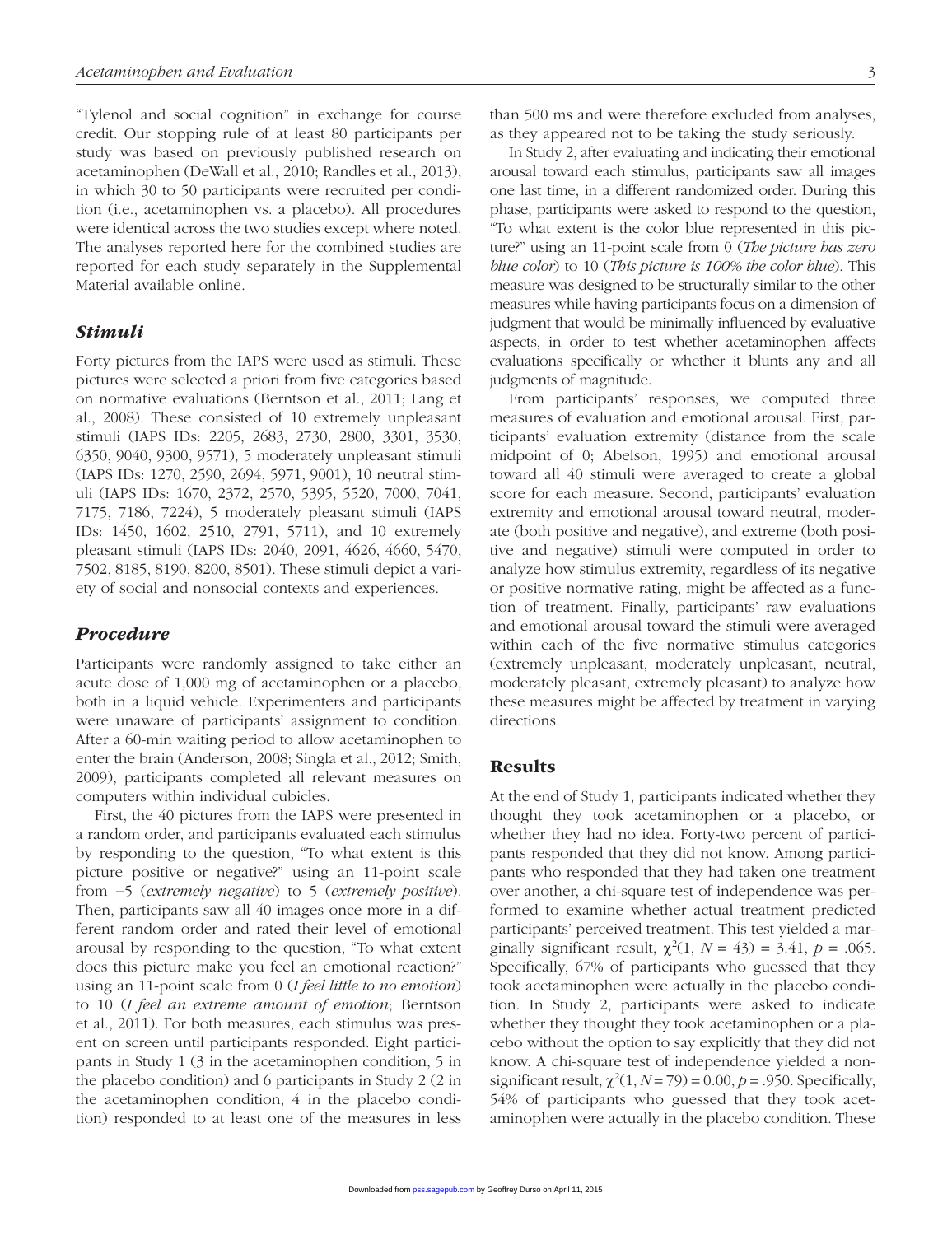

Fig. 1. Mean evaluation extremity across the two studies as a function of treatment condition. Evaluation extremity was indexed by calculating the mean rating of stimuli and then determining the distance of that rating from the scale midpoint. Error bars represent 95% confidence intervals.

results suggest that expectancy effects of treatment were not driving the findings.

# *Evaluations*

Participants' overall evaluation extremity to all stimuli across the two studies was submitted to an independent-samples *t* test, with treatment as the between-participants factor. As expected, participants who took acetaminophen evaluated the stimuli as less extreme  $(M = 1.96, SD = 0.56)$  than participants who received a placebo  $(M = 2.25, SD = 0.49)$ ,  $t(151) =$ 3.40,  $p = .001$ ,  $\eta_p^2 = .071$  (Fig. 1).

Next, we accounted for differences between stimulus categories by submitting participants' evaluation extremity across the two studies to a 2 (treatment: acetaminophen, placebo)  $\times$  3 (image category: neutral, moderate, extreme) mixed-model analysis of variance (ANOVA), with treatment as a between-participants factor and image category as a within-participants factor. Mauchly's test indicated that the assumption of sphericity had been violated,  $\chi^2(2) = 16.92$ ,  $p < .001$ . Because the epsilon value was greater than 0.75 ( $\varepsilon = 0.92$ ), degrees of freedom were corrected using Huynh-Feldt estimates of sphericity. A main effect of image category was found,  $F(1.8, 277.8) = 1,145.33, p < .001, \eta_p^2 = .884.$  Specifically, participants rated neutral stimuli least extremely (in either a positive or negative direction), moderate stimuli relatively more extremely than neutral stimuli, and extreme stimuli relatively more extremely than moderate stimuli. These results reflected normative ratings of the stimuli.

As expected, however, this analysis yielded a main effect of treatment,  $F(1, 151) = 10.43$ ,  $p = .002$ ,  $\eta_p^2 = .065$ , and the predicted interaction of treatment and image category,  $F(1.8, 277.8) = 5.32$ ,  $p = .007$ ,  $\eta_p^2 = .034$  (Fig. 2). Contrast analyses within each category revealed that



Fig. 2. Mean evaluation extremity across the two studies as a function of image category (collapsed across valence) and treatment condition. Evaluation extremity was indexed by calculating the mean rating of stimuli and then determining the distance of that rating from the scale midpoint. Error bars represent 95% confidence intervals.

participants who took acetaminophen evaluated extreme stimuli ( $M = 3.01$ ,  $SD = 0.89$ ) as significantly less extreme (in either a positive or negative direction) than did participants who received a placebo  $(M = 3.46, SD = 0.71)$ ,  $t(151) = 3.38, p = .001$ . Likewise, participants who took acetaminophen evaluated moderate stimuli (*M* = 1.53,  $SD = 0.68$ ) as significantly less extreme than did participants who received a placebo  $(M = 1.76, SD = 0.62)$ ,  $t(151) = 2.18$ ,  $p = .030$ . Evaluation extremity toward neutral stimuli did not differ as a function of treatment, *p* = .422.

Finally, participants' raw evaluations across studies were submitted to a 2 (treatment: acetaminophen, placebo)  $\times$  5 (normative rating: extremely unpleasant, moderately unpleasant, neutral, moderately pleasant, extremely pleasant) mixed-model ANOVA. Mauchly's test indicated that the assumption of sphericity had been violated,  $\chi^2(9) = 185.78$ ,  $p < .001$ . Because the epsilon value was less than or equal to 0.75 ( $\varepsilon$  = 0.58), degrees of freedom were corrected using Greenhouse-Geisser estimates of sphericity. A main effect of normative rating was found, *F*(2.3, 347.1) = 1,302.46, *p* < .001,  $\eta_p^2$  = .896. Specifically, participants rated extremely unpleasant pictures more negatively and extremely pleasant pictures more positively in a linear fashion, consistent with normative ratings of the stimuli. There was also a marginally significant main effect of treatment on evaluations,  $F(1, 151) = 3.42$ ,  $p = .066$ ,  $\eta_p^2 = .022$ , which indicated that participants who took acetaminophen tended to rate the images more negatively overall  $(M = -0.25)$  than did participants who took a placebo  $(M = -0.17)$ .

These main effects were qualified by a significant interaction of treatment and normative rating, *F*(2.3,  $347.1$ ) = 6.19,  $p = .001$ ,  $\eta_p^2 = .039$  (Fig. 3), consistent with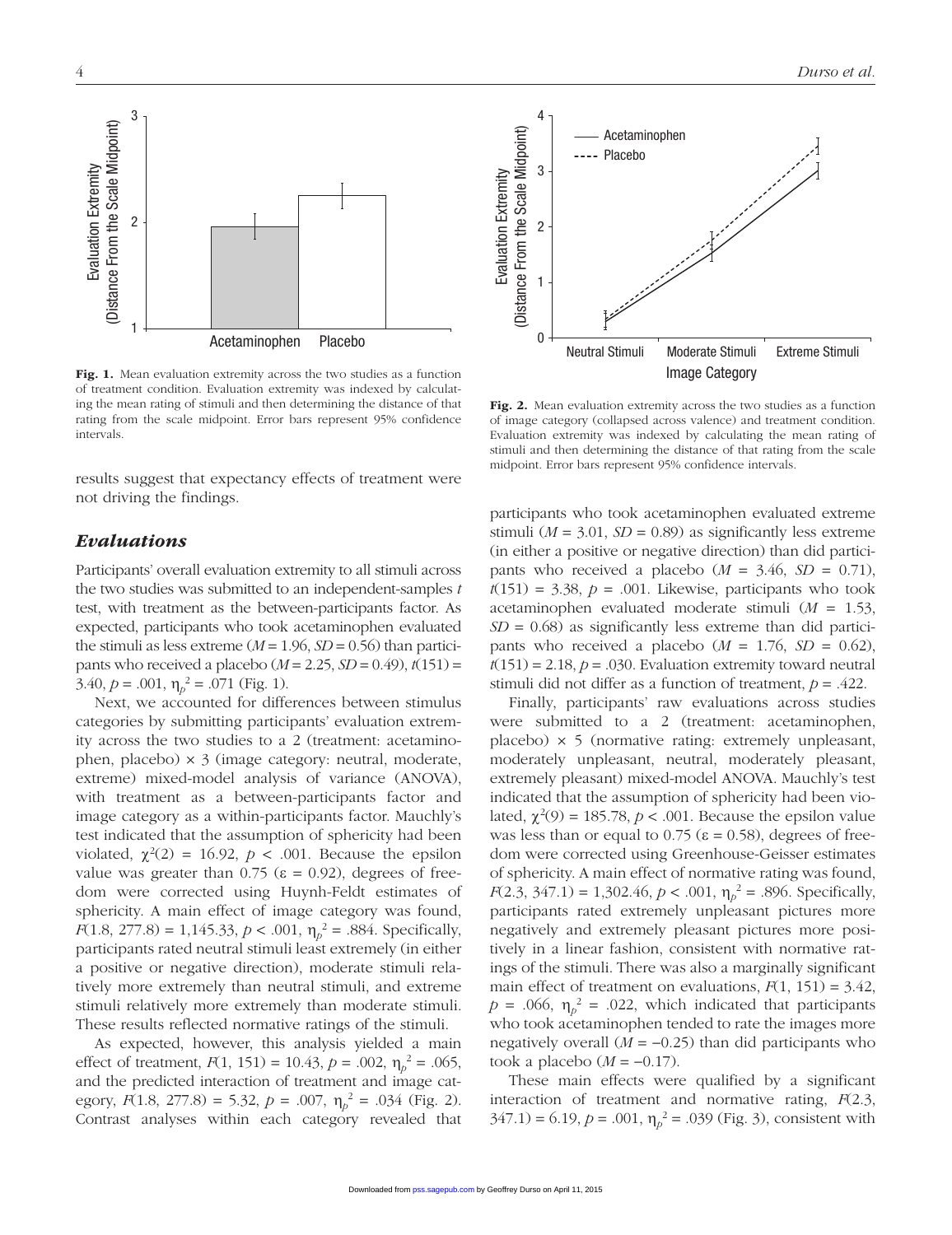

Fig. 3. Mean evaluation of stimuli across studies as a function of normative-rating category and treatment condition. Error bars represent 95% confidence intervals.

our hypothesis. Contrast analyses revealed that participants who took acetaminophen rated extremely unpleasant stimuli ( $M = -3.40$ ,  $SD = 1.00$ ) significantly less negatively than did participants who received a placebo (*M* = −3.73, *SD* = 0.78), *t*(151) = 2.28, *p* = .024. Likewise, participants who took acetaminophen also rated extremely pleasant stimuli ( $M = 2.62$ ,  $SD = 1.01$ ) significantly less positively than did participants who received a placebo (*M* = 3.18, *SD* = 0.89), *t*(151) = 3.60, *p* < .001.

Participants who took acetaminophen also rated moderately pleasant stimuli (*M* = 1.24, *SD* = 0.93) significantly less positively than participants who received a placebo (*M* = 1.57, *SD* = 0.92), *t*(151) = 2.18, *p* = .031. Finally, participants who took acetaminophen additionally tended to rate moderately unpleasant stimuli less negatively (*M* = −1.72, *SD* = 0.99) and neutral stimuli less positively (*M* = 0.01, *SD* = 0.43), compared with participants who received a placebo (*M*s = −1.90, 0.12, *SD*s = 0.97, 0.49), *t*s(151) = 0.75, 1.73, *p*s = .456, .085, respectively, although these differences were not statistically significant. Entering study as a between-participants factor in each of the above analyses yielded no significant interactions, *p*s > .6, which indicates that the results were similar across experiments. Thus, these findings illustrate that acetaminophen blunted participants' evaluations toward both unpleasant and pleasant stimuli, and this effect was most pronounced for stimuli that were the most extreme in either a negative or positive direction.

# *Emotional arousal*

For emotional arousal, we first submitted participants' overall emotional arousal to all stimuli across the two studies to an independent-samples *t* test, with treatment as the



Fig. 4. Mean rating of emotional arousal toward all stimuli across studies as a function of treatment condition. Error bars represent 95% confidence intervals.

between-participants factor. As expected, participants who took acetaminophen were overall less emotionally aroused by the stimuli  $(M = 4.21, SD = 1.23)$  than participants who received a placebo (*M* = 4.88, *SD* = 1.29), *t*(151) = 3.28, *p* = .001,  $\eta_p^2 = .067$  (Fig. 4).

Next, we submitted participants' emotional arousal to the stimuli across studies as categorized by their neutral, moderate, or extreme normative ratings to a 2 (treatment: acetaminophen, placebo) × 3 (image category: neutral, moderate, or extreme) mixed-model ANOVA, with treatment as a between-participants factor and image category as a within-participants factor. Mauchly's test indicated that the assumption of sphericity had been violated,  $\chi^2(2) = 57.41, p < .001$ , so degrees of freedom were corrected using Huynh-Feldt estimates of sphericity (ε = 0.77). A main effect of image category was found, *F*(1.5,  $232.5$  = 856.60,  $p < .001$ ,  $\eta_p^2 = .850$ . Specifically, participants were least emotionally aroused by neutral stimuli, were relatively more emotionally aroused by moderately pleasant and unpleasant stimuli, and were most emotionally aroused by extremely pleasant and extremely unpleasant stimuli, which reflected normative ratings of the stimuli.

As expected, however, this analysis yielded a significant main effect of treatment,  $F(1, 151) = 9.18$ ,  $p = .003$ ,  $\eta_p^2 =$ .057, and a significant interaction of treatment and image category,  $F(1.5, 232.5) = 4.08$ ,  $p = .027$ ,  $\eta_p^2 = .026$  (Fig. 5). Contrast analyses within each category of stimuli revealed that participants who took acetaminophen were significantly less emotionally aroused by extreme stimuli (*M* = 5.85, *SD* = 1.67) than were participants who received a placebo (*M* = 6.76, *SD* = 1.53), *t*(151) = 3.52, *p* = .001. Likewise, participants who took acetaminophen were significantly less emotionally aroused by moderate stimuli (*M* = 3.83, *SD* = 1.53) relative to participants who received a placebo (*M* = 4.44, *SD* = 1.57), *t*(151) = 2.43, *p* = .016. Participants'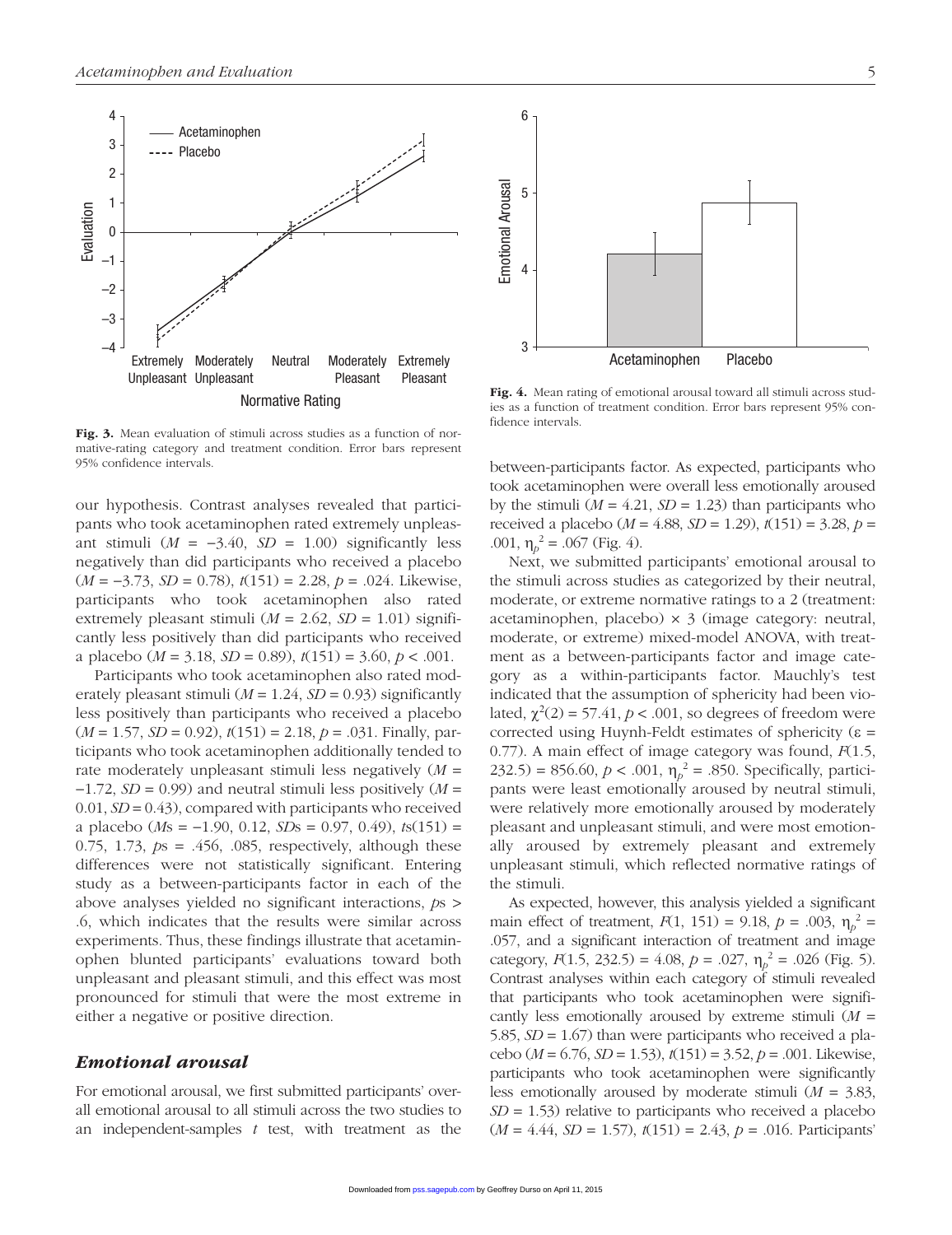

Fig. 5. Mean rating of emotional arousal toward stimuli across studies as a function of image category (collapsed across valence) and treatment condition. Error bars represent 95% confidence intervals.

emotional arousal toward neutral stimuli did not differ as a function of treatment,  $p = .224$ .

Finally, we submitted participants' emotional-arousal ratings within each of the five normative categories across studies to the same  $2 \times 5$  mixed-model ANOVA used to analyze their evaluations. Mauchly's test indicated that the assumption of sphericity had been violated,  $\chi^2(9)$  = 101.64, *p* < .001, so degrees of freedom were corrected using Greenhouse-Geisser estimates of sphericity ( $\varepsilon$  = 0.72). A main effect of normative rating was obtained, *F*(2.9, 436.7) = 489.47, *p* < .001,  $\eta_p^2$  = .764. Specifically, participants expressed higher emotional arousal toward stimuli that were normatively more extreme in valence in a quadratic fashion, with the highest arousal toward extremely unpleasant and extremely pleasant stimuli, and the lowest arousal toward neutral stimuli.

As expected, however, a significant main effect of treatment was obtained,  $F(1, 151) = 9.80$ ,  $p = .002$ ,  $\eta_p^2 = .061$ , as was the predicted interaction, *F*(2.9, 436.7) = 2.67, *p* = .049,  $\eta_p^2$  = .017 (Fig. 6). Contrast analyses indicated that participants who took acetaminophen were significantly less emotionally aroused by extremely pleasant stimuli (*M* = 4.89, *SD* = 1.84) than were participants who took a placebo (*M* = 6.04, *SD* = 1.60), *t*(151) = 4.10, *p* < .001. Similarly, participants who received acetaminophen were significantly less emotionally aroused by extremely unpleasant stimuli  $(M = 6.81, SD = 1.91)$  and moderately unpleasant stimuli  $(M = 4.88, SD = 1.83)$  than were participants assigned to the placebo condition (*M*s = 7.49, 6.42, *SD*s = 1.91, 1.96), *t*s(151) = 2.20, 1.77, *p*s = .030, .078, respectively. Furthermore, participants who took acetaminophen were significantly less emotionally aroused by moderately pleasant stimuli  $(M = 2.79, SD = 1.71)$  than participants who took a placebo



Fig. 6. Mean rating of emotional arousal toward stimuli across studies as a function of normative-rating category and treatment condition. Error bars represent 95% confidence intervals.

(*M* = 3.47, *SD* = 1.66), *t*(151) = 2.46, *p* = .015. Participants did not differ in their emotional arousal toward neutral stimuli as a function of treatment,  $p = .224$ . Entering study as a between-participants factor in each of the analyses on emotional arousal yielded no significant interactions, *p*s > .17, which indicates that the results were similar across experiments. In all, compared with a placebo, acetaminophen attenuated participants' emotional reactivity in general, and it did so more potently for participants' emotional reactions toward stimuli that were increasingly extreme, regardless of their negative or positive valence.

# *Nonevaluative judgments (ratings of color saturation)*

Finally, to test whether acetaminophen specifically affected evaluative judgments or whether its effects generalize to any and all judgments of magnitude, we analyzed participants' ratings of how much the color blue was represented in each image (Study 2). To mirror the analytical approach for the other ratings, we computed an objective measure of how much blue was represented in each image akin to the normative ratings of valence and arousal of the images. For each image, we computed the average red, green, and blue levels (i.e., primary colors in the digital color space) across all pixels. Images were divided into five categories by computing the quintiles for levels of the blue component.

We first submitted participants' overall blue ratings to all stimuli to an independent-samples *t* test, with treatment as the between-participants factor. This analysis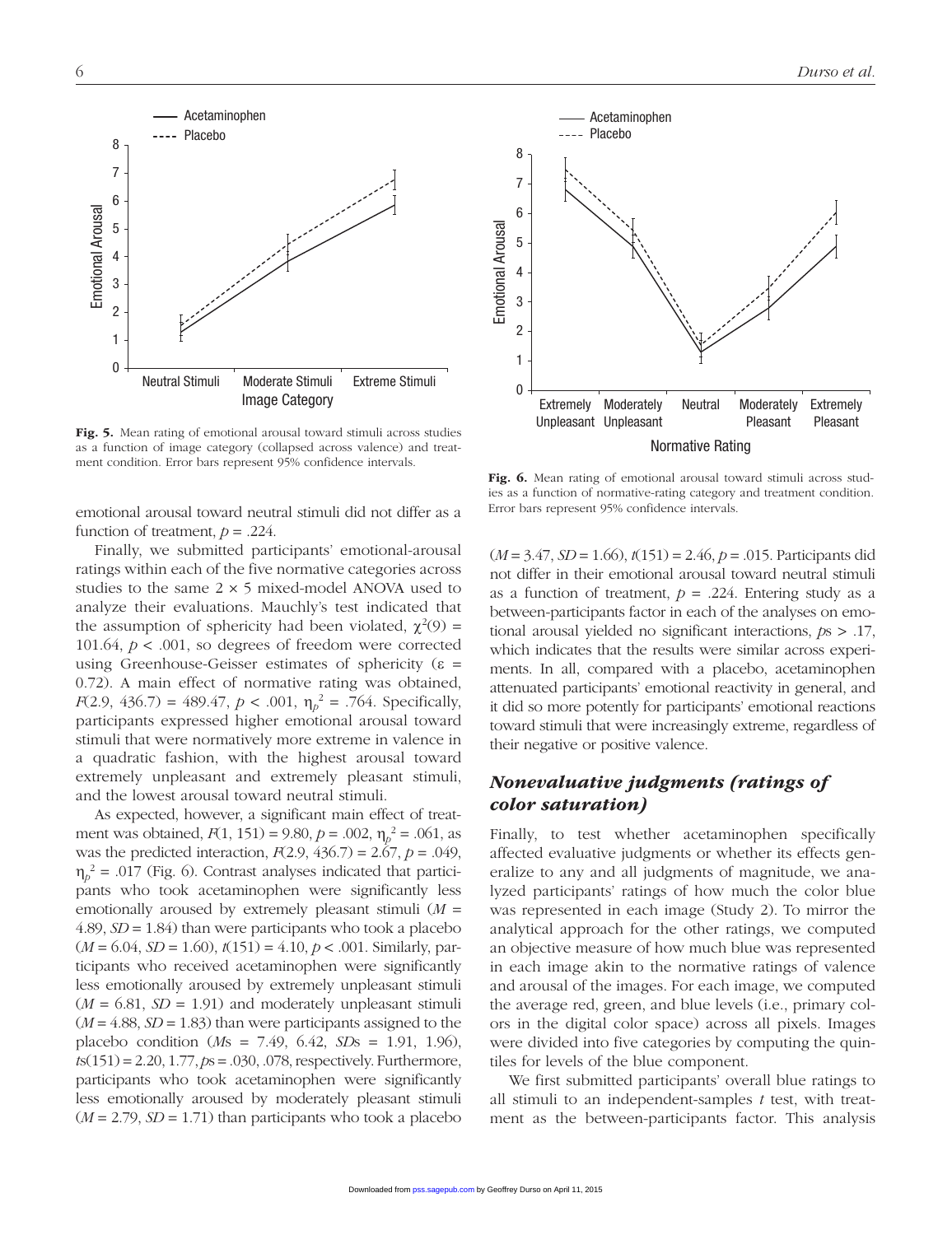yielded a nonsignificant result,  $t(77) = 0.33$ ,  $p = .744$ . Specifically, participants who took acetaminophen did not significantly differ in their blueness ratings of stimuli overall  $(M = 3.45, SD = 0.98)$  compared with participants who received a placebo  $(M = 3.38, SD = 0.83)$ .

We further submitted participants' blue ratings across the five levels of the images' blue content to a 2 (treatment: acetaminophen, placebo)  $\times$  5 (objective blue content: bottom quintile, second quintile, third quintile, fourth quintile, top quintile) mixed-model ANOVA. Mauchly's test indicated that the assumption of sphericity had been violated,  $\chi^2(9) = 40.28$ ,  $p < .001$ , so degrees of freedom were corrected using Huynh-Feldt estimates of sphericity ( $\varepsilon$  = 0.82). Objective blue content was a significant predictor of participants' blue ratings,  $F(3.1, 253.7) =$ 269.05,  $p < .001$ ,  $\eta_p^2 = .777$ . Specifically, images in the top quintile of objective blue content were perceived to contain more blue than images in the bottom quintile, with the middle quintiles following in linear fashion, which reflected prior computations of objective color content.

However, there was no effect of treatment,  $F(1, 77) =$ 0.11,  $p = .744$ ,  $\eta_p^2 = .001$ , and no interaction of treatment and objective blue content, *F*(3.1, 253.7) = 0.11, *p* = .955,  $\eta_p^2$  = .001. Contrast analyses corroborated these findings, revealing that treatment did not significantly affect judgments of color saturation within any individual quintile, *p*s > .7. Thus, we obtained no evidence that the effects of acetaminophen generalize beyond judgments specific to evaluative processes.

## **Discussion**

Across two studies, we demonstrated that acetaminophen attenuates individuals' evaluations and emotional reactions to negative and positive stimuli alike. These results build on recent psychological research illustrating that acetaminophen can blunt the intensity with which individuals experience negative events that originate from physical, social, or cognitive sources (DeWall et al., 2015; DeWall et al., 2010; Randles et al., 2013). Further, these findings expand on the research to date to show that acetaminophen blunts positive evaluations in like fashion. Critically, this observed effect of acetaminophen was unique to judgments of valence and their related degree of emotional arousal, as the effect did not appear for other nonevaluative judgments of magnitude toward the same stimuli. In all, rather than being labeled as merely a pain reliever, acetaminophen might be better described as an all-purpose emotion reliever.

These effects of acetaminophen on evaluations of both negative and positive stimuli indicate that the neurochemical changes elicited by acetaminophen affect one or more related psychological evaluative processes. This mechanism of reducing valence sensitivity may be relevant for the theory of differential susceptibility (Belsky & Pluess, 2009), which is built on the premise that a common factor (e.g., genetic variation) affects reactivity to both negative and positive events. For example, individuals with one form of a gene (short/short serotonintransporter-linked polymorphic region, or 5-HTTLPR, genotype) had the highest levels of depressive symptomatology when experiencing negative life events but also the lowest depressive symptomatology when experiencing positive life events. For individuals with another form of the gene (long/long genotype), life events had little relationship to depressive symptomatology (Taylor et al., 2006). Such differential-susceptibility effects of the 5-HTTLPR genotype have been supported by a recent meta-analysis (van IJzendoorn, Belsky, & Bakermans-Kranenburg, 2012).

The effects of the 5-HTTLPR genotype are thought to be due to effects on serotoninergic neurotransmission (Lesch et al., 1996; Way & Taylor, 2010). Notably, acetaminophen also affects serotonin signaling in the brain, which is necessary for the analgesic effects of the drug (Pini et al., 1996). Because acetaminophen and 5-HTTLPR both apparently affect serotonin signaling, they may be influencing a common neurochemical-psychological process that influences individuals' evaluations more broadly. In other words, the blunting effect of acetaminophen on evaluations of both negative and positive stimuli may lead to psychological reactions akin to those expected for individuals with the 5-HTTLPR long/long genotype. This suggests that modulation of the extremity of evaluation is a possible psychological mechanism that gives rise to differential susceptibility. If so, these findings suggest that the neurochemical substrates contributing to differential susceptibility can be experimentally manipulated in the laboratory. Future research will be needed to determine whether serotoninergic signaling or some other neurochemical process, such as inflammatory signaling (Graham et al., 2013), is responsible for reducing evaluation extremity.

These findings additionally advance understanding of the psychological process of evaluation. Whether forming attitudes, pursuing goals, or experiencing emotions, people are constantly evaluating themselves, others, and their environment in degrees of negativity, positivity, or both. That a drug purported to relieve negative evaluations of pain also reduces positive evaluations of pleasant stimuli suggests the existence of a common evaluative psychological process that influences a wide range of thoughts and behaviors. This might mean, for instance, that certain methods designed to specifically alter individuals' reactivity to negative stimuli (e.g., treatment of phobias) could, if too broadly applied, potentially change their sensitivity to emotionally evocative stimuli more generally, including positive events (e.g., causing them to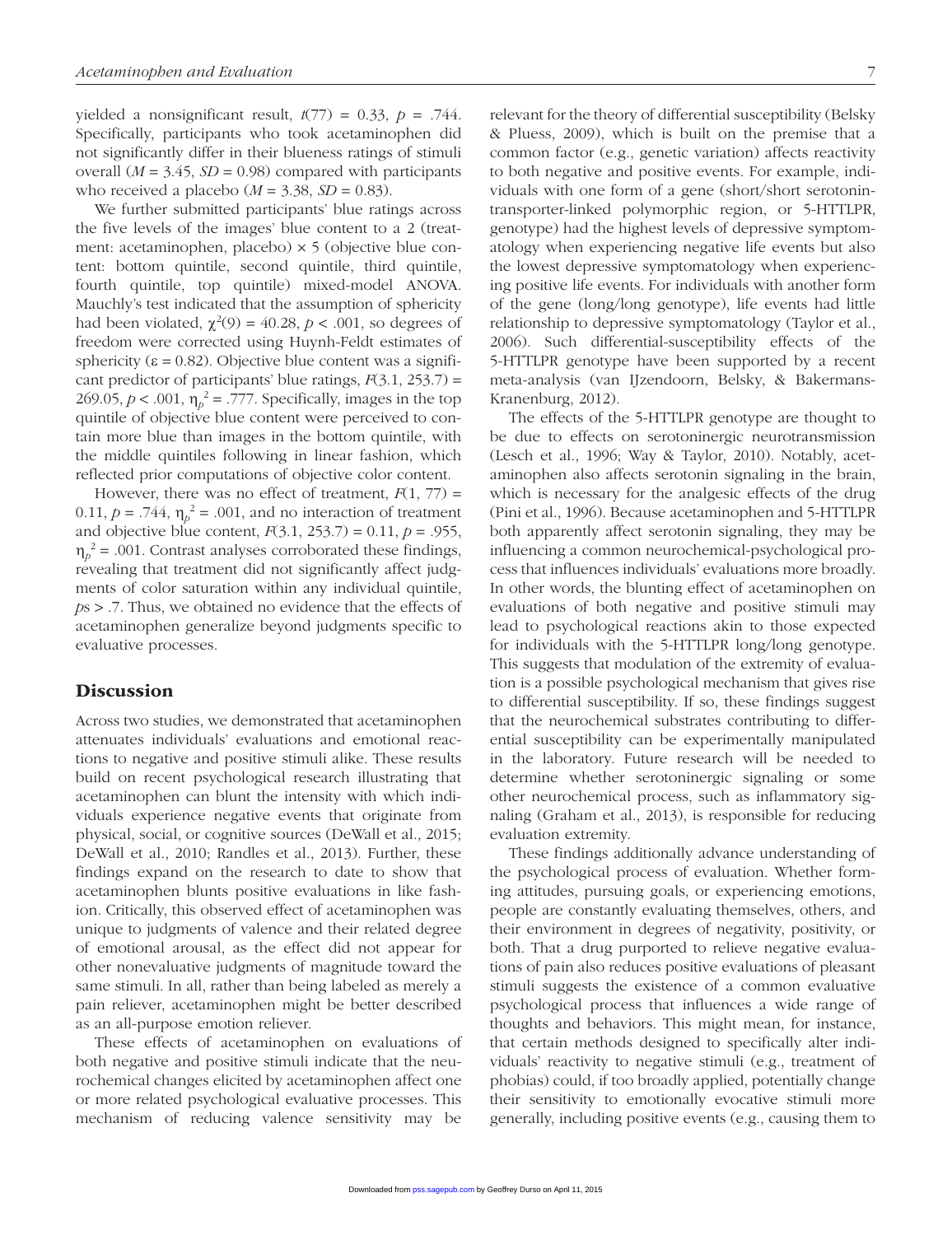feel less joy at a wedding). It is interesting that such diminished evaluation sensitivity could also presumably cause people to feel less conflicted, indecisive, or uncomfortable when they experience ambivalence toward individuals or experiences that elicit both negative and positive reactions (e.g., Priester & Petty, 1996; Rydell & Durso, 2012). Identifying the stage in evaluative processing that acetaminophen is affecting will be an important area for investigation in order to determine whether acetaminophen is altering evaluative processing itself or the perceived inputs or outputs to this process.

Some limitations of our work should be noted. Specifically, we cannot ascertain from the current studies whether acetaminophen might blunt individuals' attention or motivation to process emotionally evocative stimuli instead of (or in addition to) their evaluative processing of these stimuli. Future research might shed more light on whether acetaminophen also alters attentional or motivational mechanisms related to the processing of valenced stimuli, as noted in previous studies of acetaminophen and evaluation (Randles et al., 2013).

In all, it is apparent that using acetaminophen for the treatment of pain might have broader consequences than previously thought. These findings call for additional research at both psychological and neurochemical levels to expand on and better understand the mechanisms through which acetaminophen influences evaluation. Acetaminophen and other pharmacological treatments are likely to be valuable tools for understanding the basic mechanisms of evaluation and emotional reactivity, which are critical for many aspects of life studied across the different fields of psychology.

## Author Contributions

G. R. O. Durso developed the study concept. All authors contributed to the study design. Data were collected and analyzed by G. R. O. Durso and A. Luttrell. G. R. O. Durso drafted the manuscript, and A. Luttrell and B. M. Way provided critical revisions. All authors approved the final version of the manuscript for submission.

## Acknowledgments

We appreciate the assistance of William Malarkey in running each study. We additionally thank Hanah Chapman, Kristen Dunfield, Kyle Ratner, and the Social Neurochemistry Lab, along with Rich Petty, Russ Fazio, Duane Wegener, Pablo Briñol, the Attitudes and Persuasion Lab, and the Group for Attitudes and Persuasion at Ohio State from 2012 to 2014 for helpful comments. Finally, we thank Emily Hellwig, Elleni Avila, and Huidong Yang for their assistance with data collection.

#### Declaration of Conflicting Interests

The authors declared that they had no conflicts of interest with respect to their authorship or the publication of this article.

## Funding

This material is based on work supported by the National Science Foundation Graduate Research Fellowship under Grant No. DGE-0822215 (to G. R. O. Durso), and Grant 8KL2TR000112- 05 from the National Center For Advancing Translational Sciences (to B. M. Way).

#### Supplemental Material

Additional supporting information can be found at http://pss .sagepub.com/content/by/supplemental-data

#### Open Practices

The consent form completed by participants in these studies stated, "Only the investigators and their research assistants will have access to the original research data." As a consequence, we cannot share the original data publicly at this time. However, for anyone interested in accessing the data, we would gladly add you as a co-investigator to our current research protocol. The complete Open Practices Disclosure for this article can be found at http://pss.sagepub.com/content/by/supplemental-data.

## References

- Abelson, R. P. (1995). Attitude extremity. In R. E. Petty & J. A. Krosnick (Eds.), *Attitude strength: Antecedents and consequences* (pp. 25–42). Mahwah, NJ: Erlbaum.
- Anderson, B. J. (2008). Paracetamol (acetaminophen): Mechanisms of action. *Pediatric Anesthesia*, *18*, 915–921.
- Belsky, J., Bakermans-Kranenburg, M. J., & van IJzendoorn, M. H. (2007). For better and for worse: Differential susceptibility to environmental influences. *Current Directions in Psychological Science*, *16*, 300–304.
- Belsky, J., & Pluess, M. (2009). Beyond diathesis stress: Differential susceptibility to environmental influences. *Psychological Bulletin*, *135*, 885–908.
- Berntson, G. G., Norman, G. J., Bechara, A., Bruss, J., Tranel, D., & Cacioppo, J. T. (2011). The insula and evaluative processes. *Psychological Science*, *22*, 80–86.
- Britt, T. W., Millard, M. R., Sundareswaran, P. T., & Moore, D. (2009). Personality variables predict strength-related attitude dimensions across objects. *Journal of Personality*, *77*, 859–882.
- Cacioppo, J. T., & Berntson, G. G. (1994). Relationship between attitudes and evaluative space: A critical review, with emphasis on the separability of positive and negative substrates. *Psychological Bulletin*, *115*, 401–423.
- Craig, A. D. (2009). How do you feel—now? The anterior insula and human awareness. *Nature Reviews Neuroscience*, *10*, 59–70.
- DeWall, C. N., Chester, D. S., & White, D. S. (2015). Can acetaminophen reduce the pain of decision-making? *Journal of Experimental Social Psychology*, *56*, 117–120.
- DeWall, C. N., MacDonald, G., Webster, G. D., Masten, C. L., Baumeister, R. F., Powell, C., & Eisenberger, N. I. (2010). Acetaminophen reduces social pain: Behavioral and neural evidence. *Psychological Science*, *21*, 931–937.
- Eich, E. (2014). Business not as usual. *Psychological Science*, *25*, 3–6.